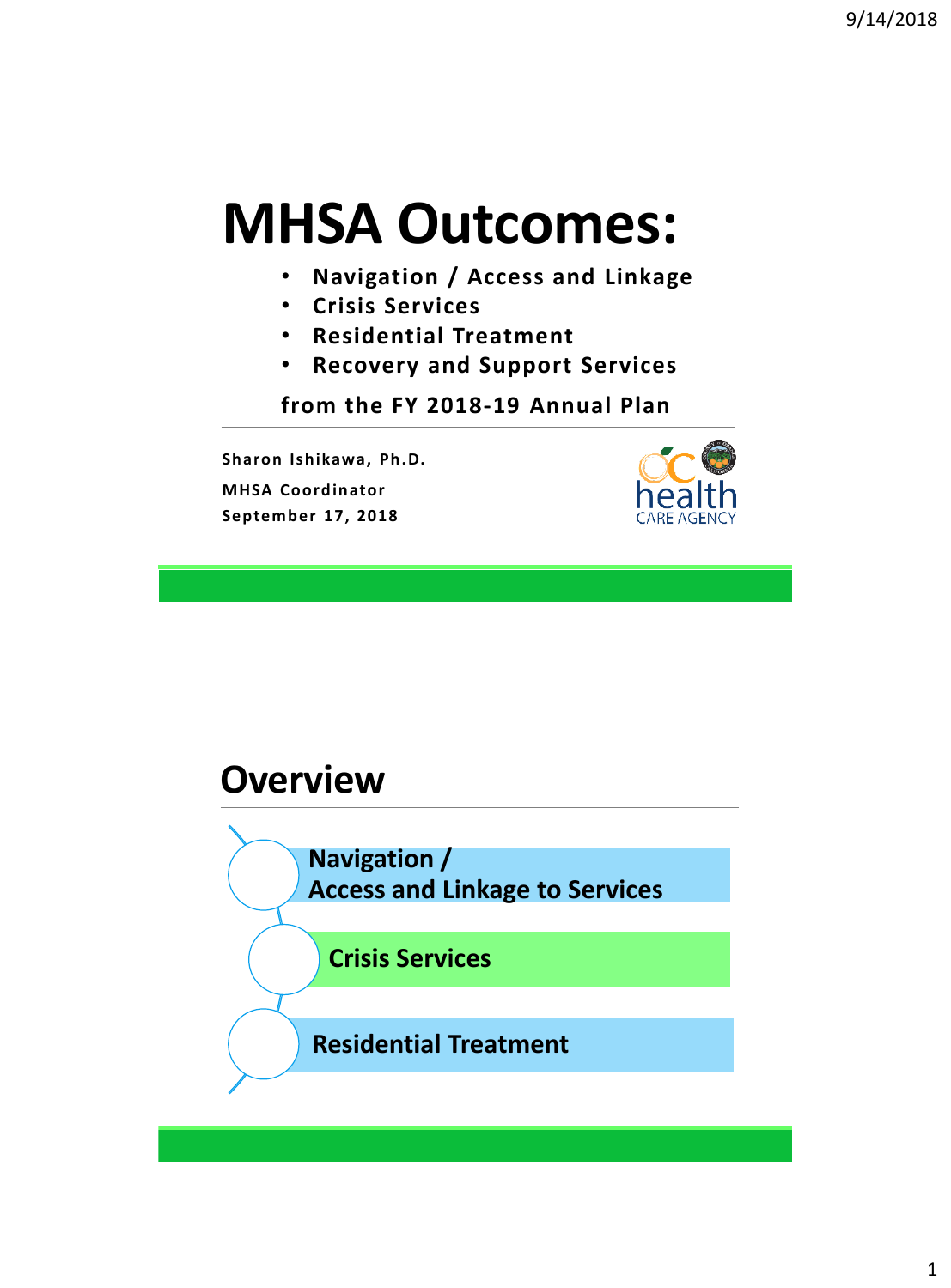# *Navigation / Access & Linkage to Services*

**What?** Link individuals to an appropriate level of care

**Who?** People of all ages living with a mental health condition. (*to meet PEI Regulations criteria, must be designed to link individuals living with SED or SMI to the most appropriate higher level of care*)

# **Navigation/ Access to Linkage Services**

| Program                                         | # Served                                | <b>Referrals</b> | <b>Linkages</b>     |
|-------------------------------------------------|-----------------------------------------|------------------|---------------------|
| <b>OCLinks</b> (pg 63)                          | 14,152                                  | 16,798           | 4,456               |
| <b>BHS O&amp;E</b> (pg 65)                      | 29,744                                  | 9,225            | 2,576               |
| <b>O&amp;E Collaborative</b> (pg 65)            | 36,240                                  | 22,424           | 8,407               |
| <b>The Courtyard</b> (since December) $(pg 68)$ | 5,130                                   | 826              | 278                 |
| <b>Open Access</b> (page 69)                    | 1,357                                   | <b>NA</b>        | 426                 |
| <b>AOT Assessment and Linkage (pg 71)</b>       | 193 AOT-<br>eligible (697<br>referrals) |                  | 193<br>$(147$ vol.) |
| CHS Jail to Community Re-Entry (pg 73)          | <b>New</b>                              | <b>New</b>       |                     |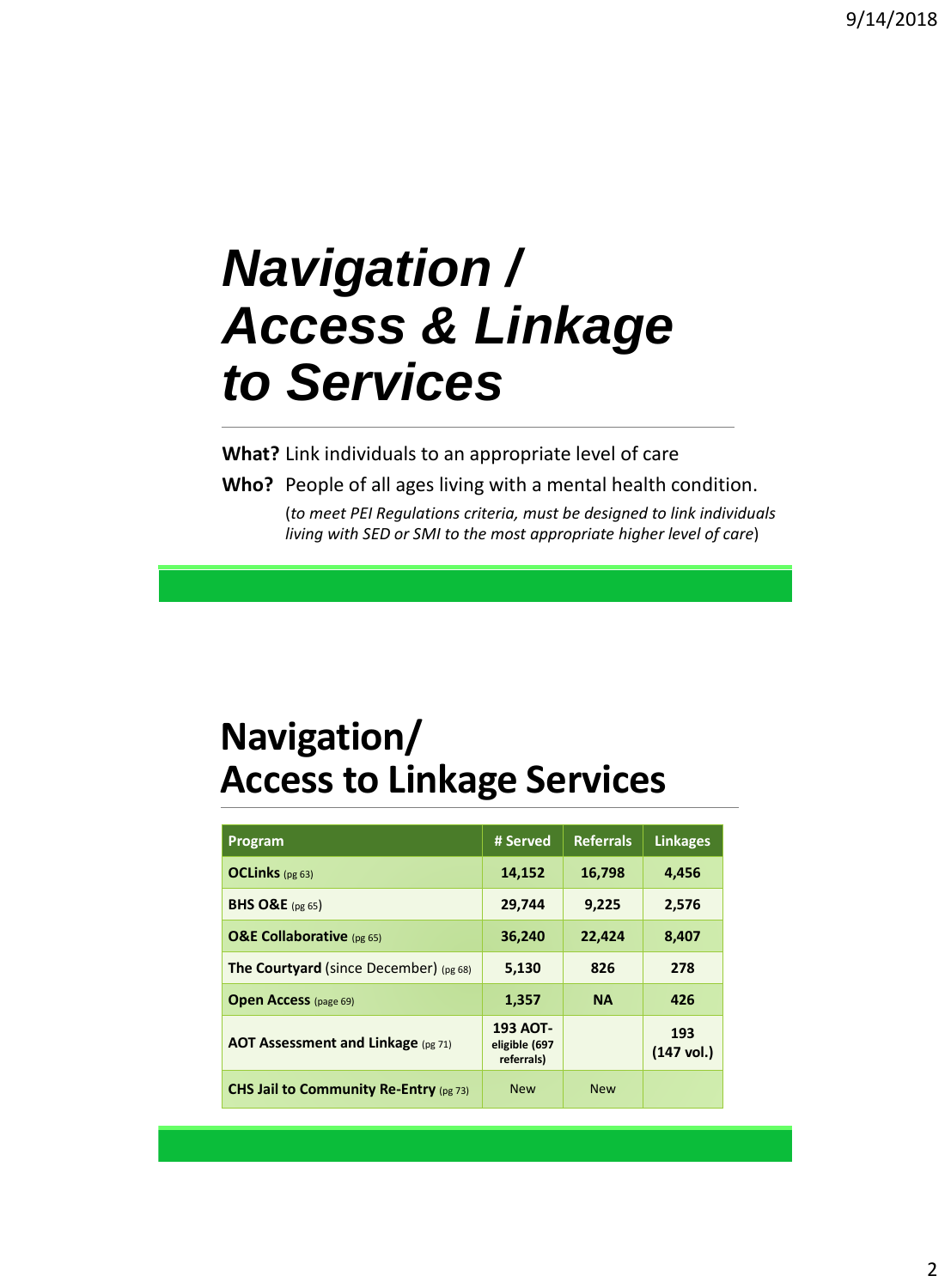

# *Crisis Services*

**What?** Support those experiencing a behavioral health emergency **Who?** People of all ages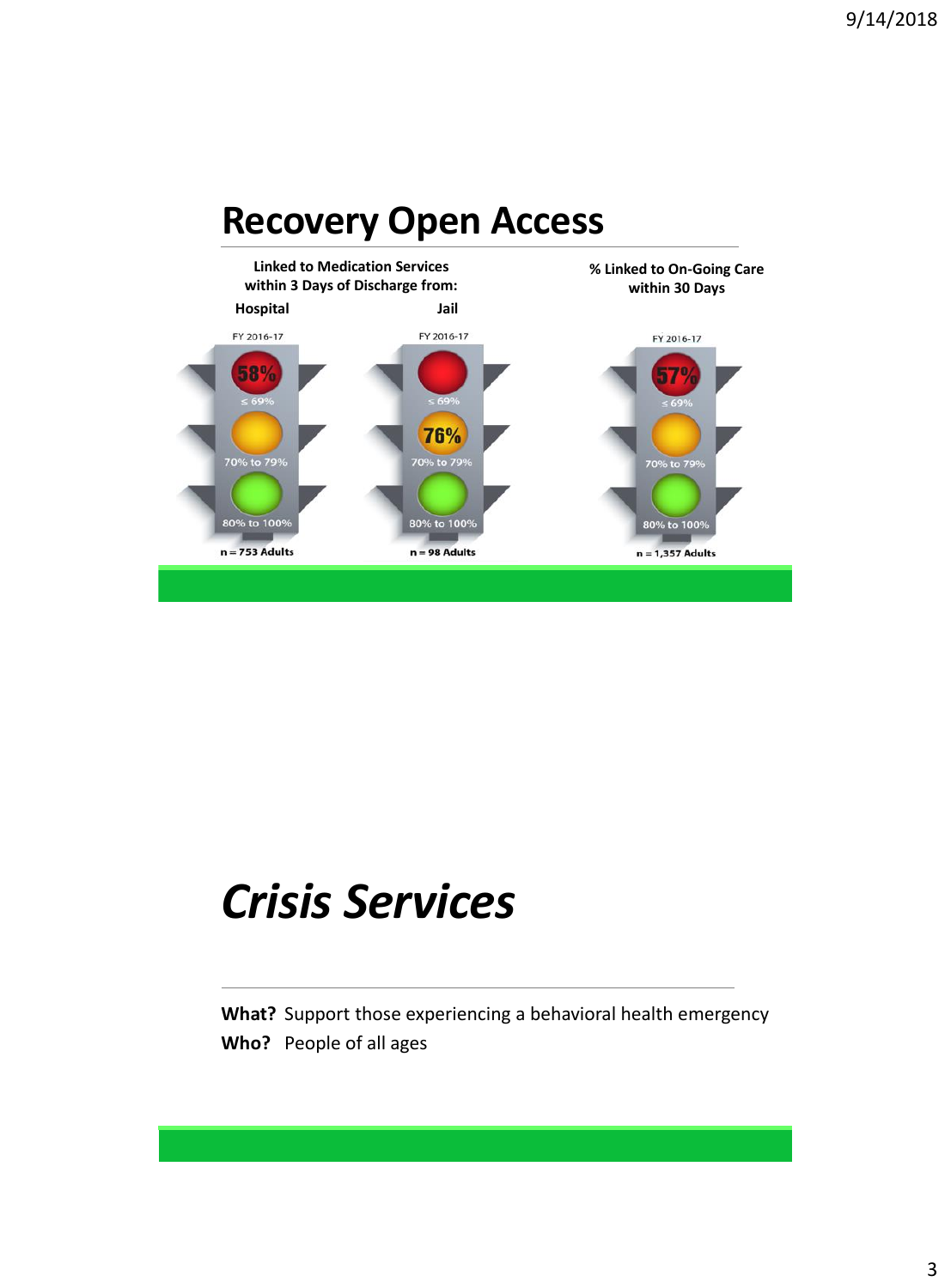### **Crisis Services**

| Program                                  | # Served        |                  |       |  |
|------------------------------------------|-----------------|------------------|-------|--|
|                                          | <b>Children</b> | <b>TAY/Adult</b> | Total |  |
| <b>Crisis Prevention Hotline</b> (pg 74) |                 |                  | 6,807 |  |
| CAT / PERT $(pg 76)$                     | 3,039           | 4,568            | 7,607 |  |
| Crisis Stabilization Units (pg 79)       | <b>New</b>      | <b>New</b>       |       |  |
| In-Home Crisis Stabilization (pg 80)     | 404             | <b>New</b>       | 404   |  |
| Crisis Residential (pg 82)               | 243             | 486              | 729   |  |

# **Crisis Prevention Hotline**

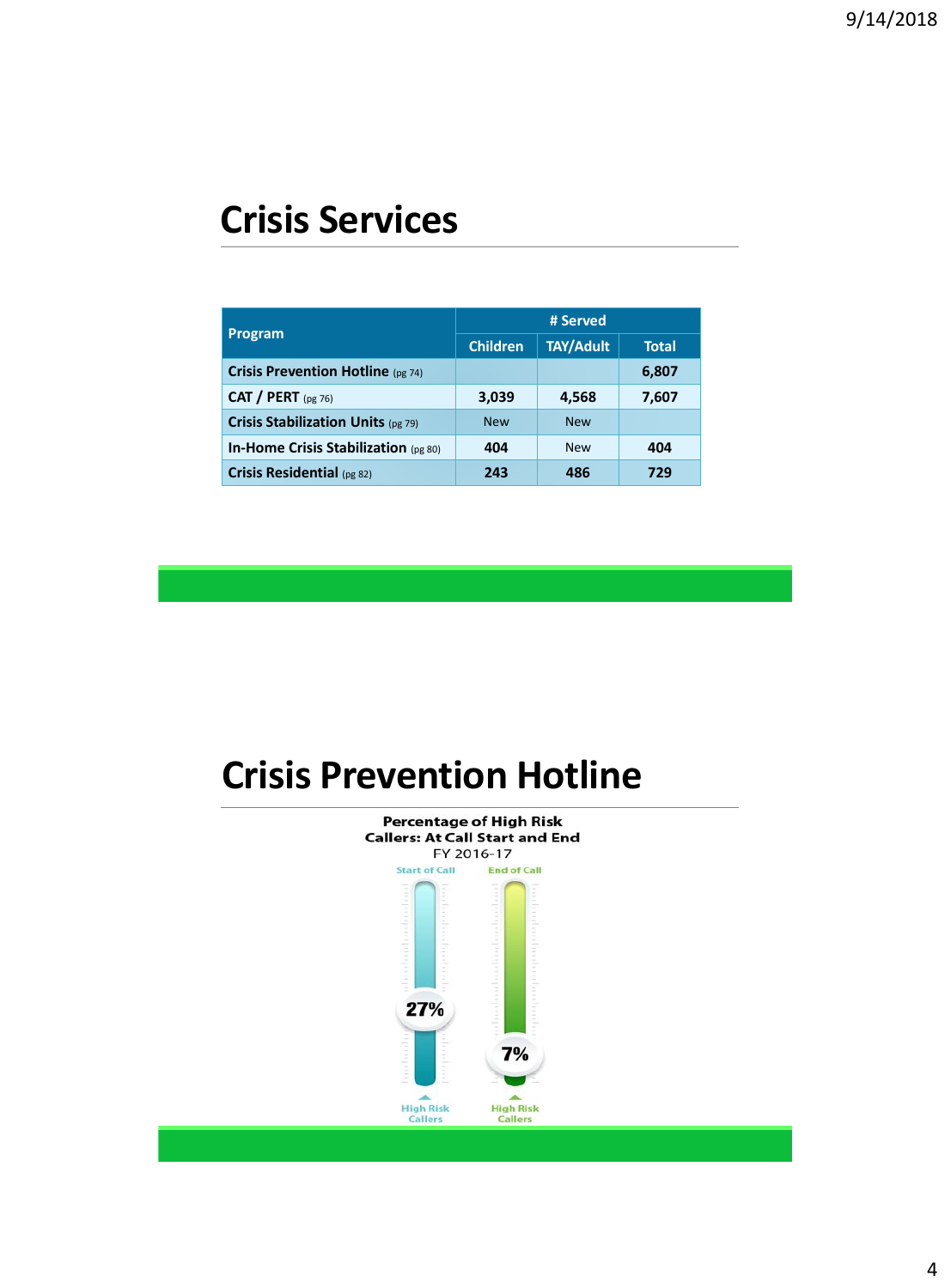### **Crisis Assessment Teams**

#### **Dispatch-to-Arrival Rate in 30 min. or Less: > 70% target**



# **Children's In-Home Crisis Stabilization**

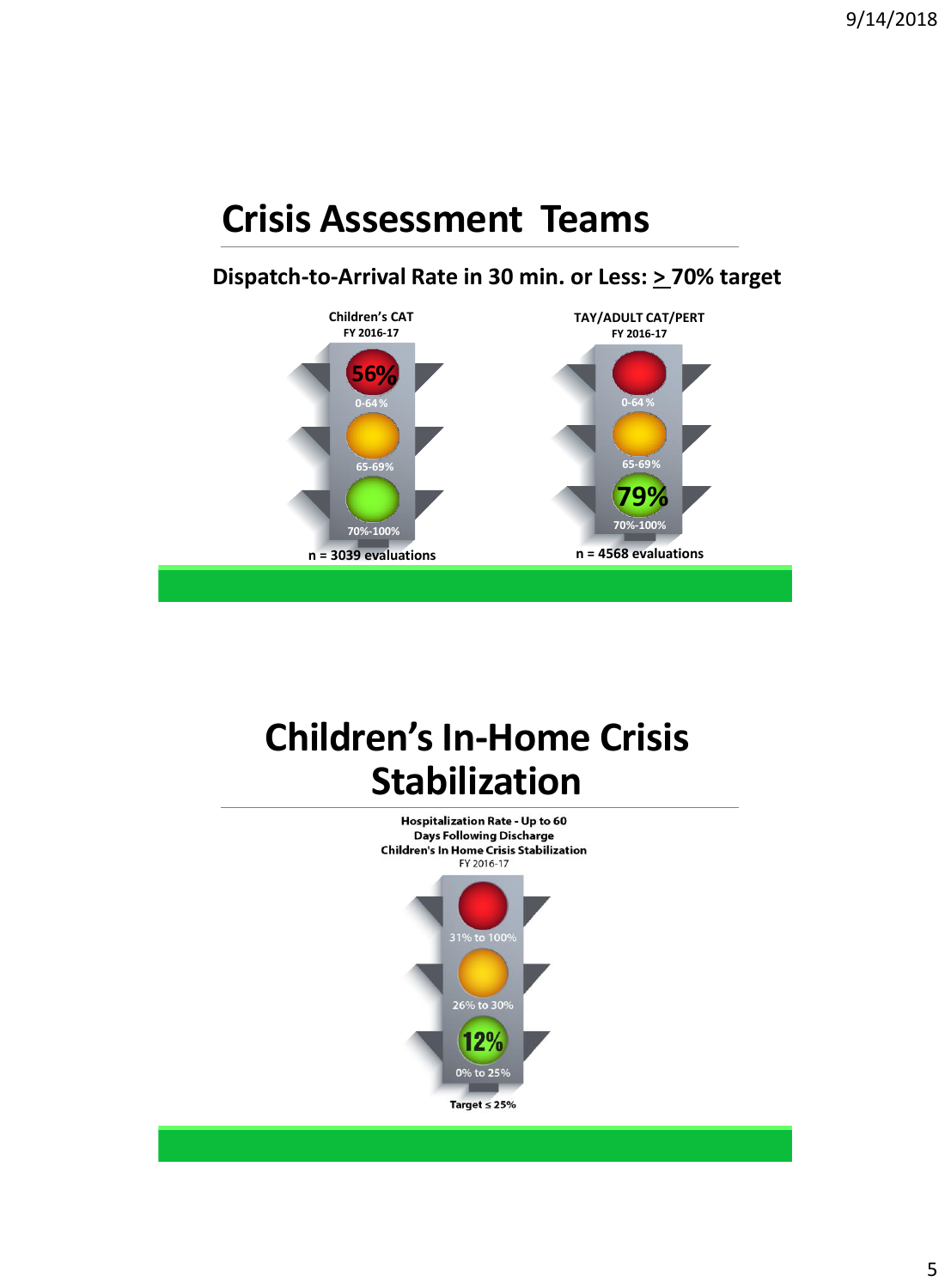

# *Residential Treatment*

- **What?** 24-hour care in a residential setting for individuals whose needs exceed the capacity of outpatient programs.
- **Who?** Foster Youth requiring high level of care;

TAY and Adults/Older Adults with co-occurring substance use and mental health needs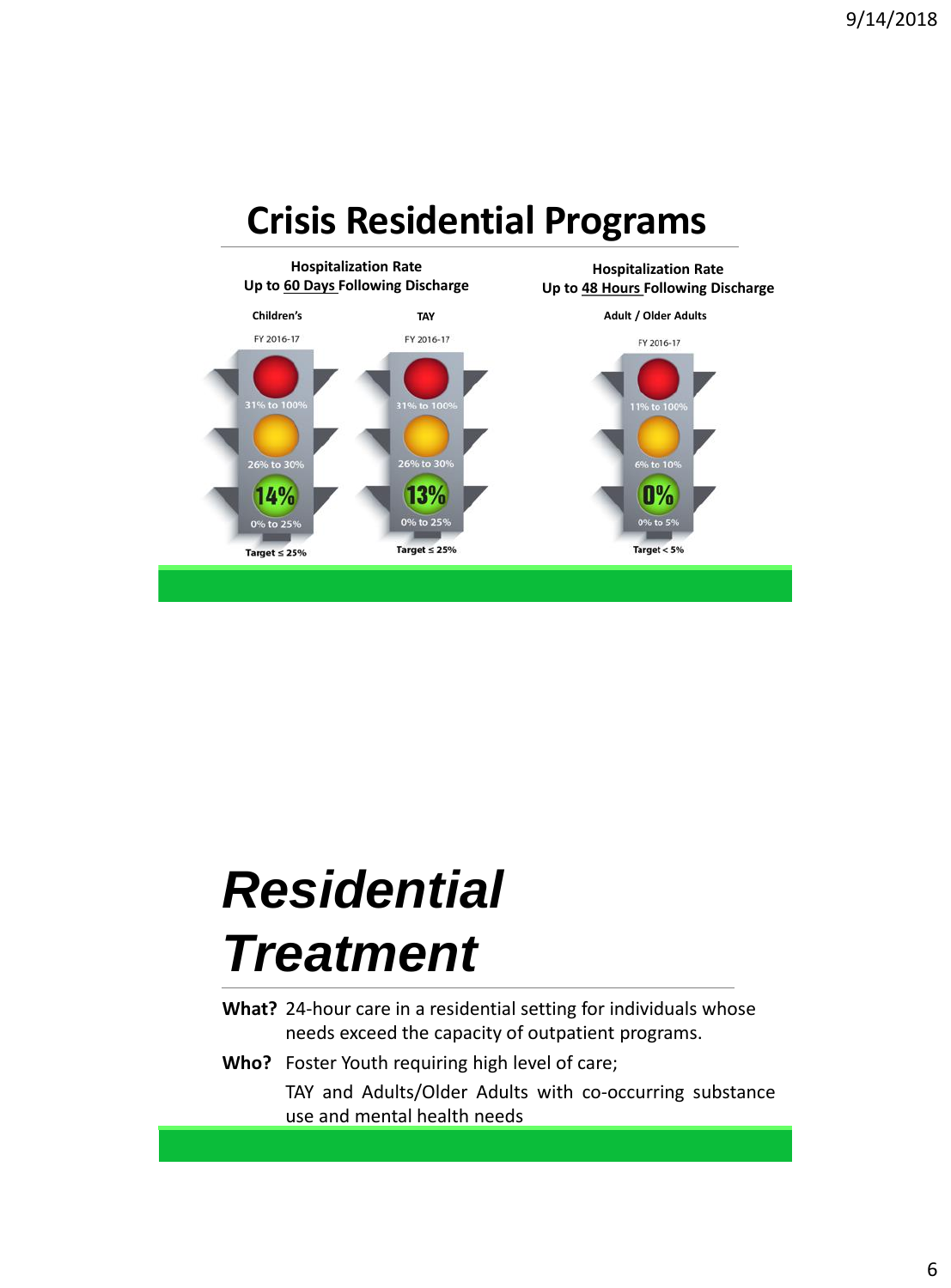### **Residential Treatment**

| Program                                                                                                         | # Served          |              |       |  |
|-----------------------------------------------------------------------------------------------------------------|-------------------|--------------|-------|--|
|                                                                                                                 | <b>Adolescent</b> | <b>Adult</b> | Total |  |
| <b>TAY Social Rehabilitation Program</b><br>(pg 85)                                                             | 26                |              | 26    |  |
| <b>Youth Core Services - Residential</b><br>Track $(pg 87)$                                                     | <b>New</b>        |              |       |  |
| <b>Co-Occurring Mental Health and</b><br><b>Substance Use Disorders</b><br><b>Residential Treatment</b> (pg 88) | 75                | <b>New</b>   | 75    |  |

# **TAY Social Rehabilitation Program**

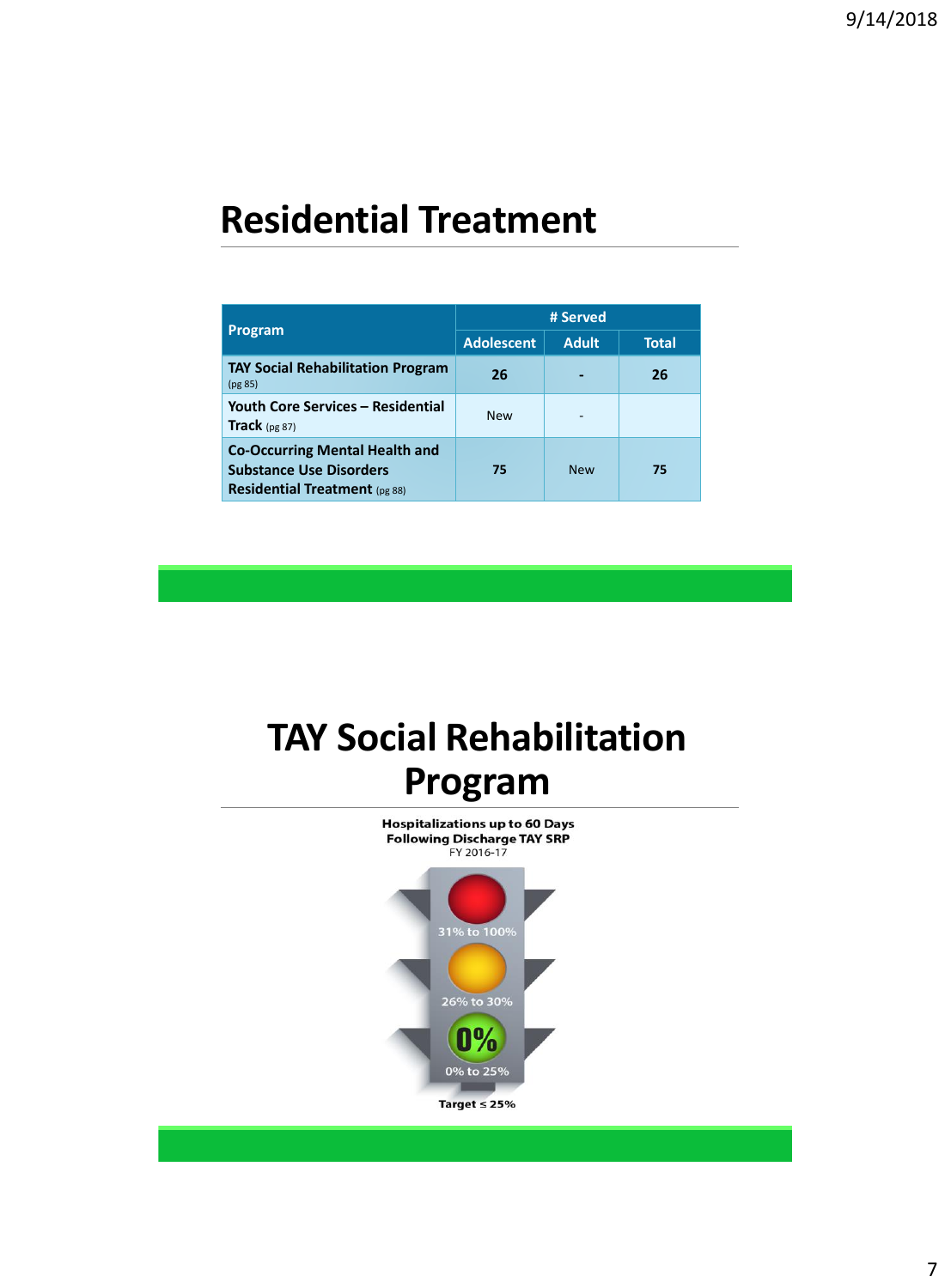# *Recovery and Supportive Services*

| What? Programs designed to augment and expand and individual's |
|----------------------------------------------------------------|
| gains made in clinical programs                                |

**Who?** People of all ages in programs designed to meet their specialized needs

### **RSS: Peer Support**

| <b>Program</b>                                                                               | # Served   |              |              |  |
|----------------------------------------------------------------------------------------------|------------|--------------|--------------|--|
|                                                                                              | <b>TAY</b> | <b>Adult</b> | <b>Total</b> |  |
| <b>Warmline</b> $(pg 152)$                                                                   |            |              | 48,317       |  |
| <b>Step Forward: On-Site</b><br><b>Engagement in the Collaborative</b><br>Courts (pg $154$ ) |            | 68           | 68           |  |
| Peer Mentoring(pg 156)                                                                       |            | 755          | 755          |  |
| <b>Behavioral Health Services for</b><br><b>Independent Living (pg 158)</b>                  | <b>New</b> | <b>New</b>   |              |  |
| <b>Wellness Centers</b> (pg 159)                                                             |            |              | 2.424        |  |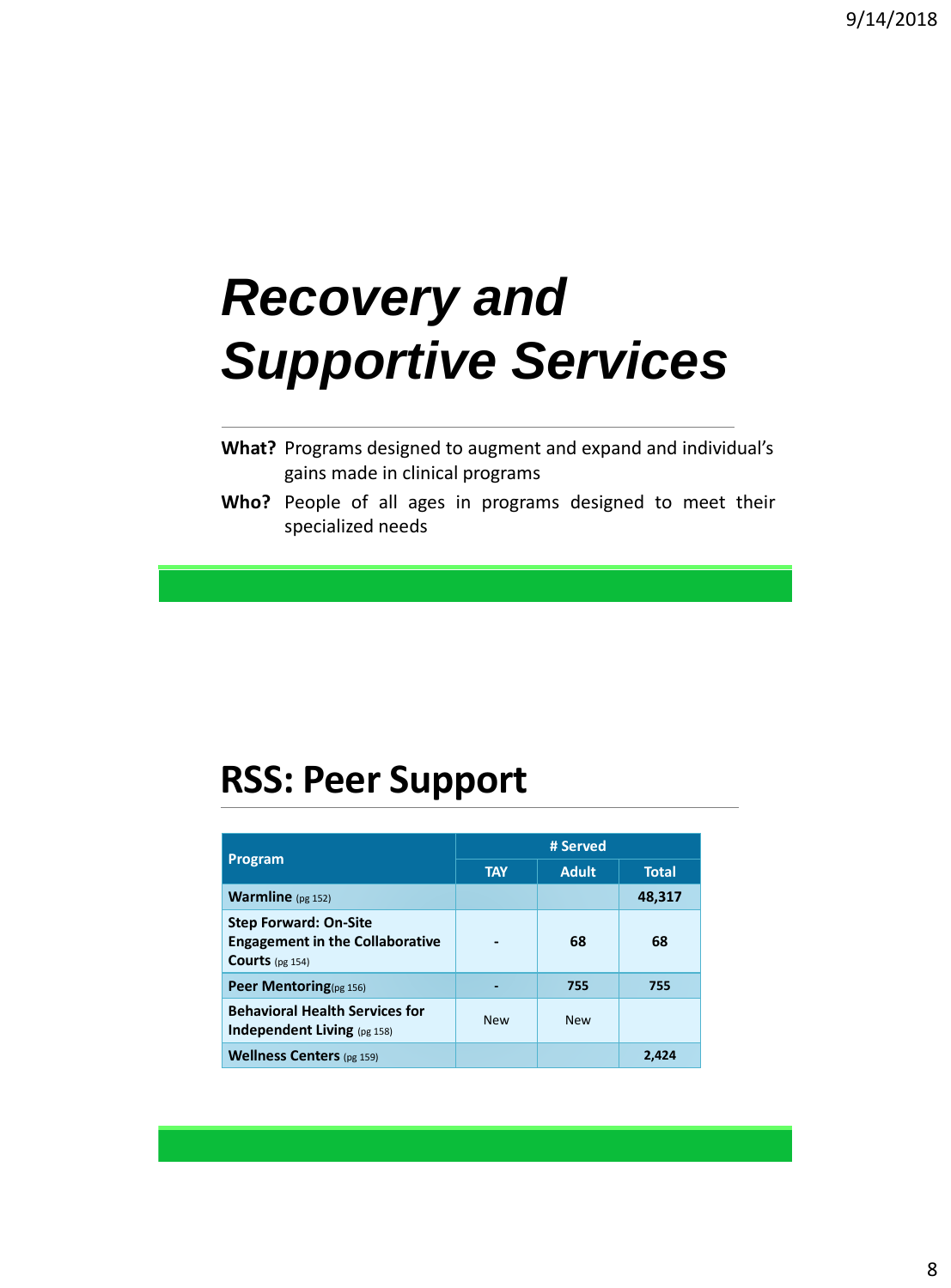

### **Warmline**

#### **Step Forward: On-Site Engagement in the Collaborative Courts**

#### **Increased Awareness of Services FY 2016-17**

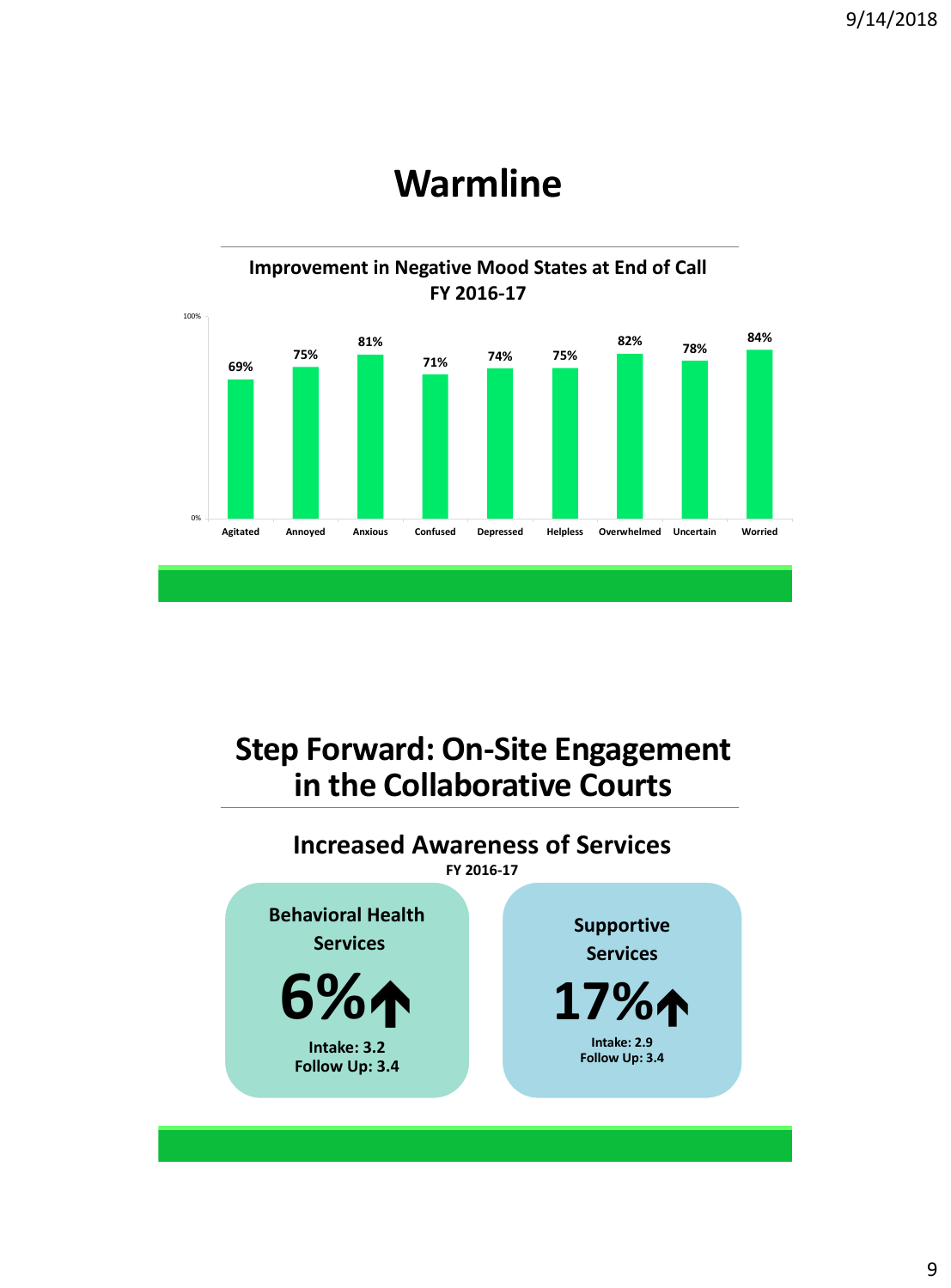#### **Peer Mentoring**

| <b>Peer Mentoring Track</b>                                                                                                        | # Served | <b>Successful</b><br><b>Completion</b><br>of Goals | <b>Successful</b><br>Linkage to<br><b>Appointment</b><br>(BH, medical) | %   |
|------------------------------------------------------------------------------------------------------------------------------------|----------|----------------------------------------------------|------------------------------------------------------------------------|-----|
| <b>Track 1</b><br>(additional support in<br>meeting short-term<br>treatment goals)                                                 | 352      | 248                                                |                                                                        | 70% |
| Track 2<br>(additional support linking<br>individuals being<br>discharged from the CSU or<br>hospital EDs to on-going<br>services) | 403      |                                                    | 216                                                                    | 54% |

### **Wellness Centers**

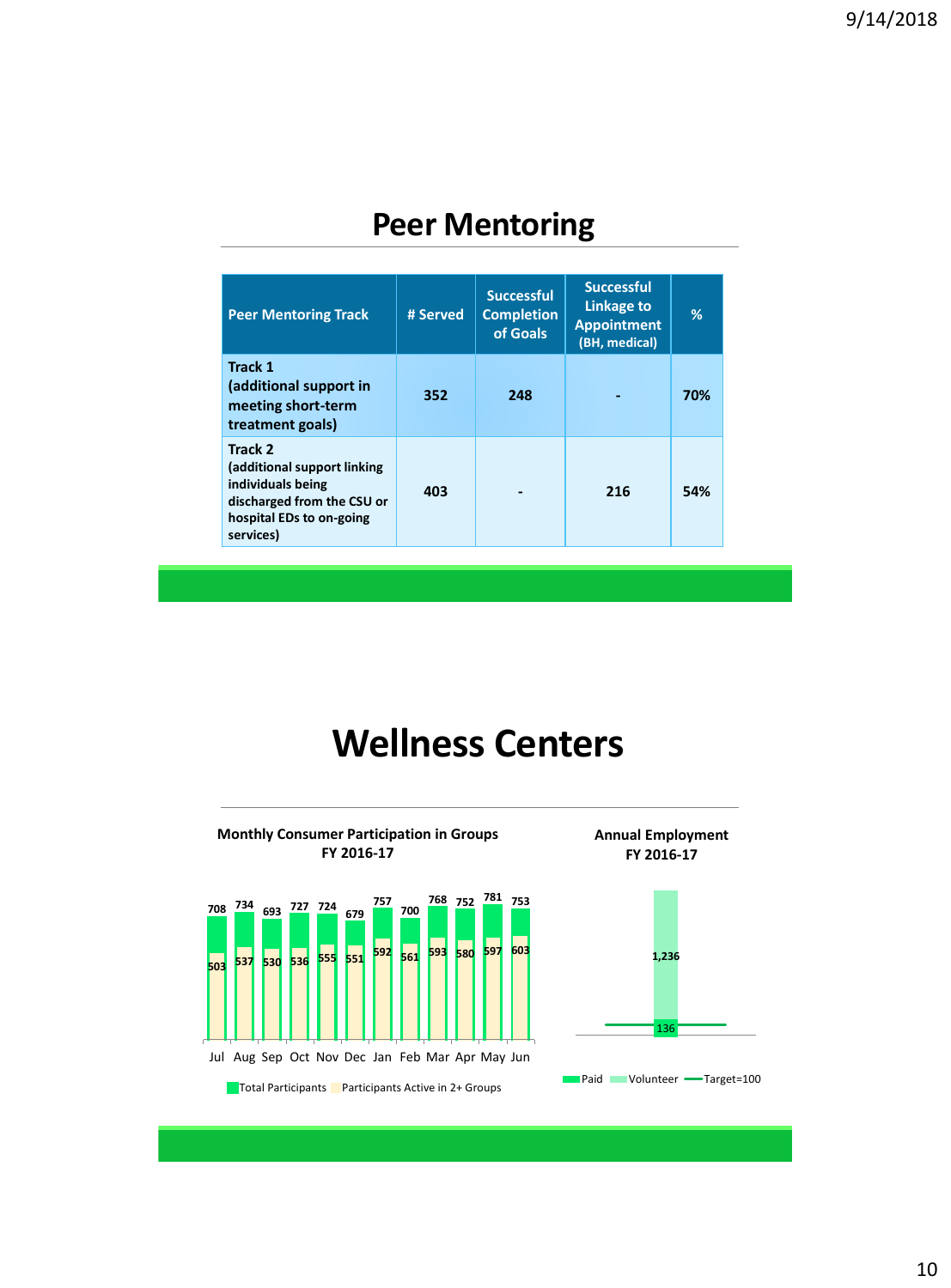# **RSS: Family Support**

|                                                   | # Served        |                  |              |  |
|---------------------------------------------------|-----------------|------------------|--------------|--|
| <b>Program</b>                                    | <b>Children</b> | <b>TAY/Adult</b> | <b>Total</b> |  |
| <b>Parent Education Services (pg 162)</b>         | 8               | 2,309            | 2,317        |  |
| <b>Family Support Services (pg 164)</b>           | 151             | 1590             | 1741         |  |
| Children's Support and Parenting Program (pg 166) | 433             | 632              | 1065         |  |
| <b>Mentoring for Children and Youth (pg 168)</b>  | 175             | 21               | 196          |  |

# **RSS: Family Support**

|             | <b>PARCA-SE</b><br>FY 2016-17             |                                 |                               |                         |  |  |
|-------------|-------------------------------------------|---------------------------------|-------------------------------|-------------------------|--|--|
|             | <b>Supporting</b><br><b>Good Behavior</b> | <b>Setting</b><br><b>Limits</b> | <b>Proactive</b><br>Parenting | Overall<br><b>Score</b> |  |  |
| <b>PESS</b> | 5%                                        | $11\%1$                         | 9%                            | $9\%$                   |  |  |
| <b>FSS</b>  | $12\%$                                    | $16\%$                          | $18\%$                        | $16\%$                  |  |  |
| <b>CSPP</b> | 5%                                        | $10\%$                          | $8\%$                         | $16\%$                  |  |  |
|             |                                           |                                 |                               |                         |  |  |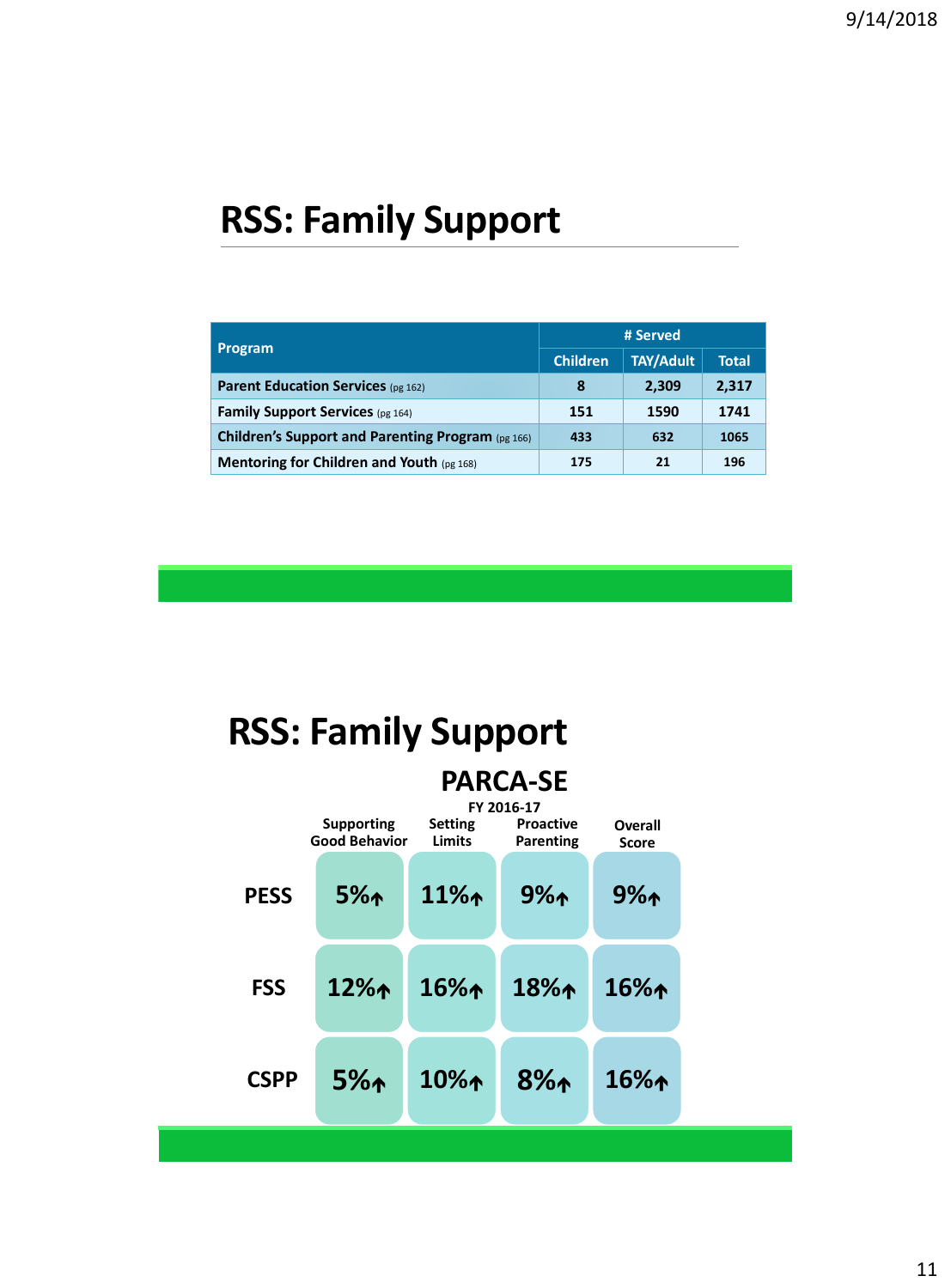#### **Mentoring for Children and Youth**



### **RSS: Veterans Services**

| <b>Program</b>                                                                                | # Served   |                  |              |  |
|-----------------------------------------------------------------------------------------------|------------|------------------|--------------|--|
|                                                                                               | Children   | <b>TAY/Adult</b> | <b>Total</b> |  |
| <b>Continuum of Care for Veterans &amp;</b><br><b>Military Children and Families (pg 169)</b> | <b>New</b> | <b>New</b>       |              |  |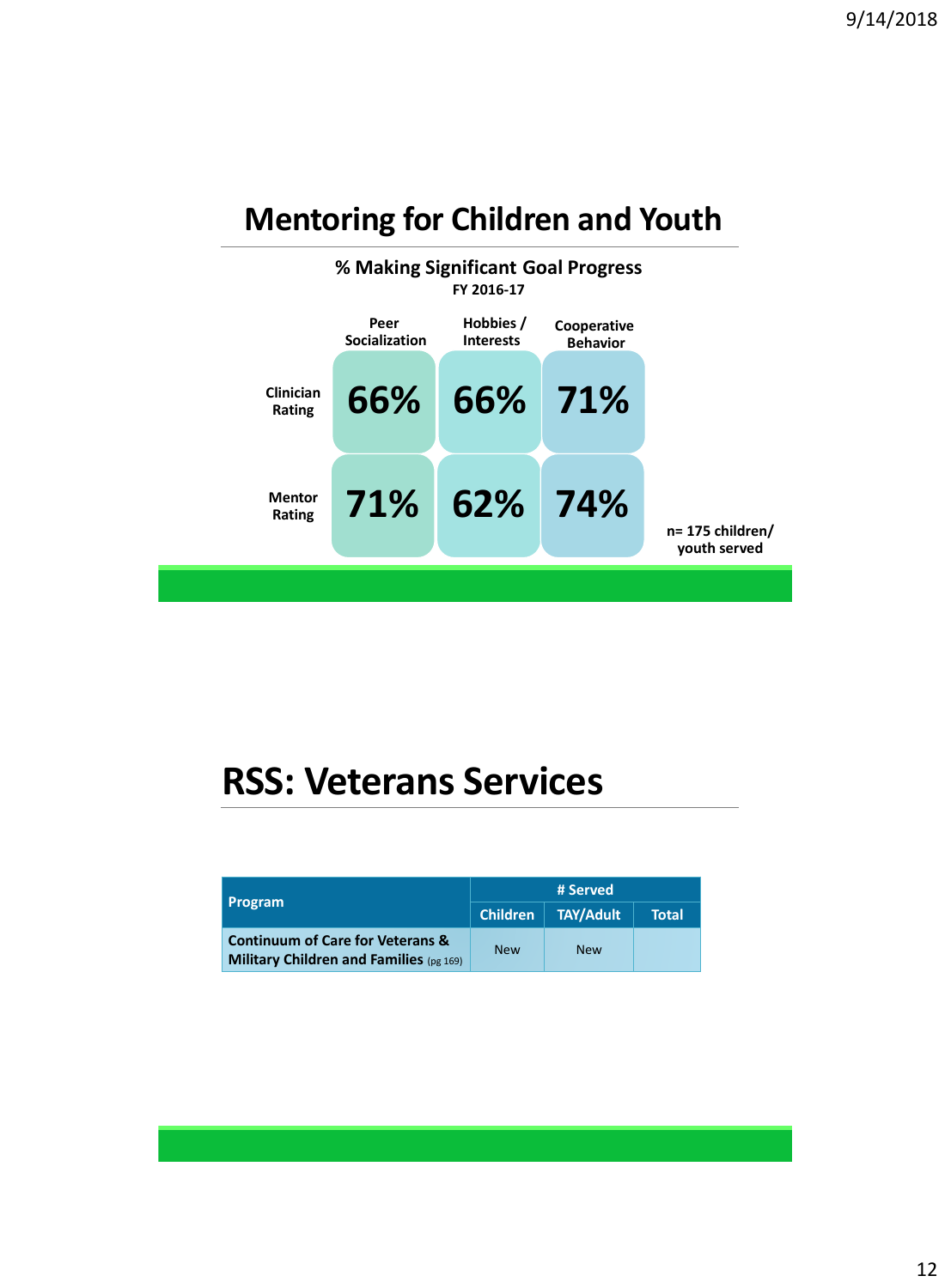# **RSS: General Supportive Services**

|                                                               | # Served                 |                  |            |  |
|---------------------------------------------------------------|--------------------------|------------------|------------|--|
| <b>Program</b>                                                | <b>Children</b>          | <b>TAY/Adult</b> | Total      |  |
| <b>Supported Employment</b> (pg 171)                          | -                        | 405              | 405        |  |
| <b>Training in Physical Fitness and Nutrition</b><br>(pg 173) | $\overline{\phantom{0}}$ | 68               | 68         |  |
| <b>Transportation</b> (pg 174)                                | <b>New</b>               | <b>New</b>       | <b>New</b> |  |

#### **Next Steps**

- Review Outpatient Programs from the 2018-19 Annual Plan
- October 15, 2018